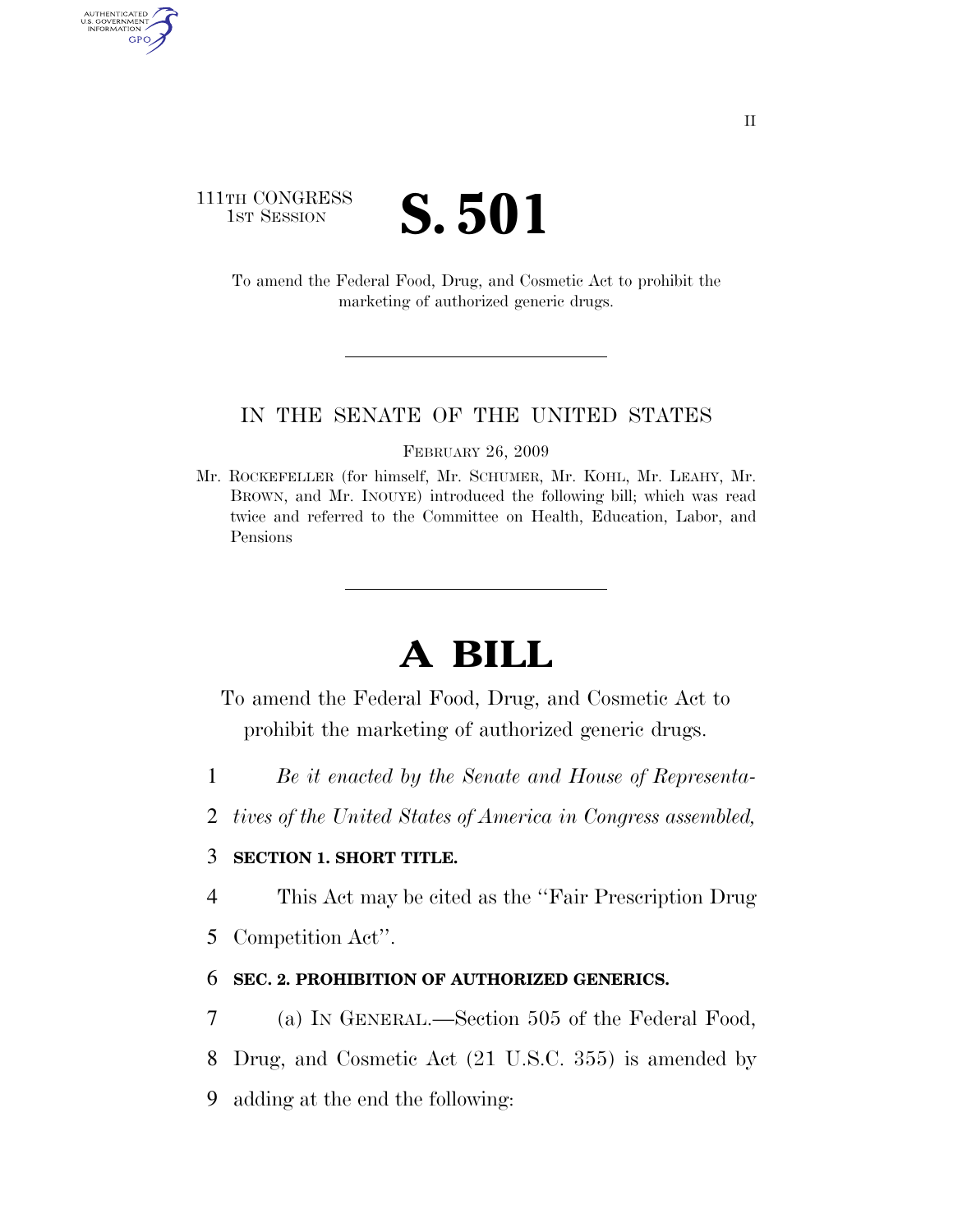''(w) PROHIBITION OF AUTHORIZED GENERIC DRUGS.—

3 "(1) In GENERAL.—Notwithstanding any other provision of this Act, no holder of a new drug appli- cation approved under subsection (c) shall manufac- ture, market, sell, or distribute an authorized ge- neric drug, direct or indirectly, or authorize any other person to manufacture, market, sell, or dis- tribute an authorized generic drug. 10 "(2) AUTHORIZED GENERIC DRUG.—For pur- poses of this subsection, the term 'authorized generic drug'— 13 "(A) means any version of a listed drug (as such term is used in subsection (j)) that the holder of the new drug application approved under subsection (c) for that listed drug seeks to commence marketing, selling, or distributing, directly or indirectly, after receipt of a notice 19 sent pursuant to subsection  $(j)(2)(B)$  with re- spect to that listed drug; and 21 ''(B) does not include any drug to be mar-22 keted, sold, or distributed—  $\frac{1}{2}$  (i) by an entity eligible for exclu-sivity with respect to such drug under sub-

25 section (j) $(5)(B)(iv)$ ; or